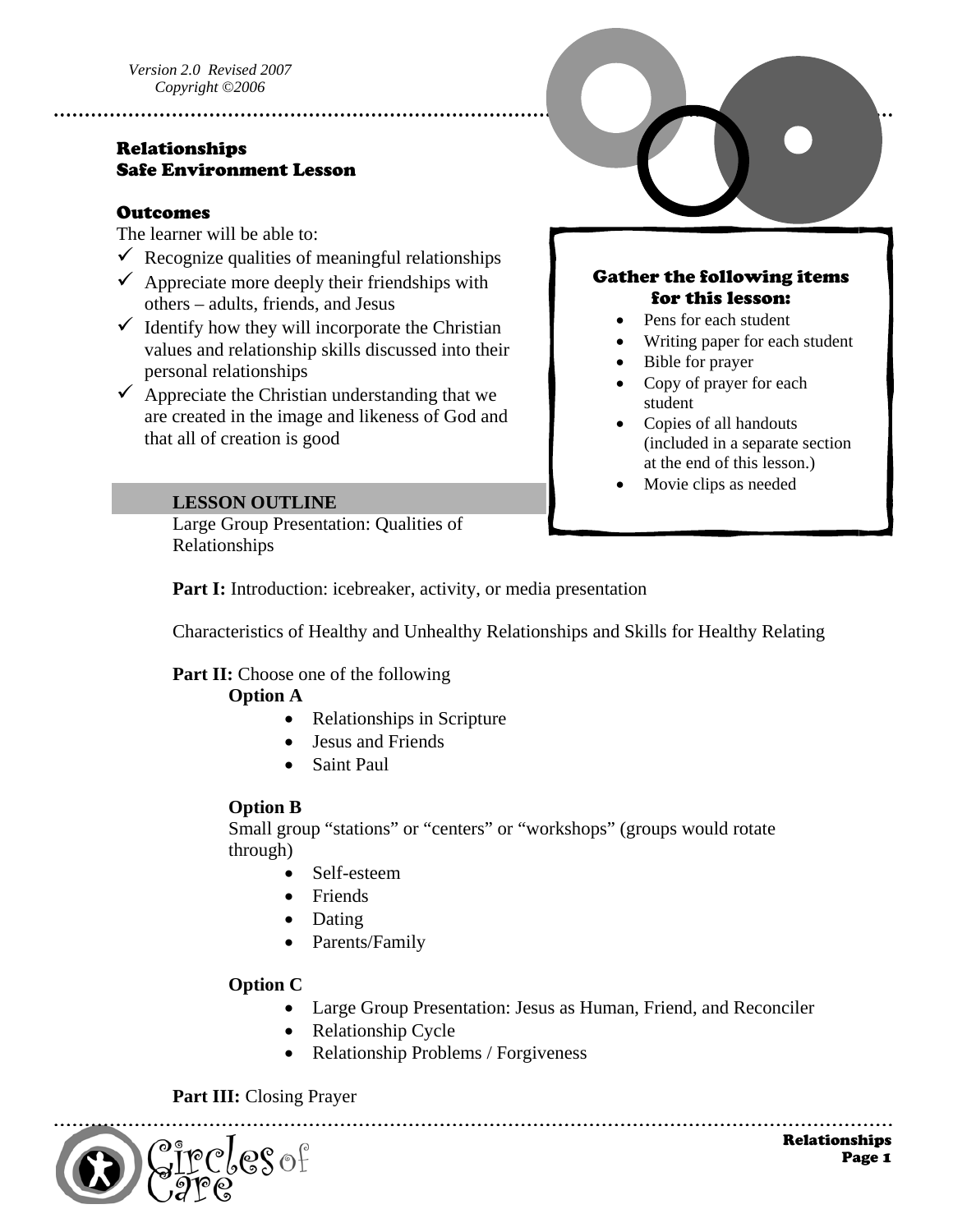*Version 2.0 Revised 2007 Copyright ©2006* 

#### Part One

#### Introduction

1. Based on the characteristics and needs of your students, select one of the following (Instructions for all three of these options are included on pages 9 through 12 of this lesson.):

- A. Pinwheel Icebreaker: Focusing on Relationships
- B. Demonstration Activity: The Effect of Relationships
- C. Evaluating Media Images: Select video clip, TV show, ad, or song

2. Characteristics of Healthy and Unhealthy Relationships

Distribute copies of the handout, *Characteristics of Healthy & Unhealthy Relationships*. Ask the students to read through the lists and look for any characteristic they think is on the wrong list. (There are not any, but some could feel that there are.) Respond to any students who feel that a characteristic is on the wrong list by explaining why the characteristic is listed where it is.

Lead the group into a quiet time for reflection (and journaling if this a practice you use with your group). Give each student a copy of *Skills for Healthy Relating* and allow about 15 minutes for them to read through the statements and write (in their journal) how they will incorporate one or two skills into their life.

#### Part Two

Choose one of the following options and determine the scope of the activity based on the group of participants and the time frame of the session.

#### **Option A: Relationships in Scripture**

#### *Jesus and Friends*

This portion of the presentation needs to be prepared in advance either by teens and/or adult facilitators. Each facilitator presents the characteristics of the meaningful relationship presented in the Scripture passage. An alternate way to present the characteristics of relationships from Scripture would be to divide the large group into smaller groups and assign a prepared facilitator to each group. Plan to use as few or as many of the following to meet the needs of your teens and your schedule:

 Peter: Matthew 4:18-22, 21-28; Mark 14:32-41, 66-72; John 1:35-42; 21:15-19; 13:3-20

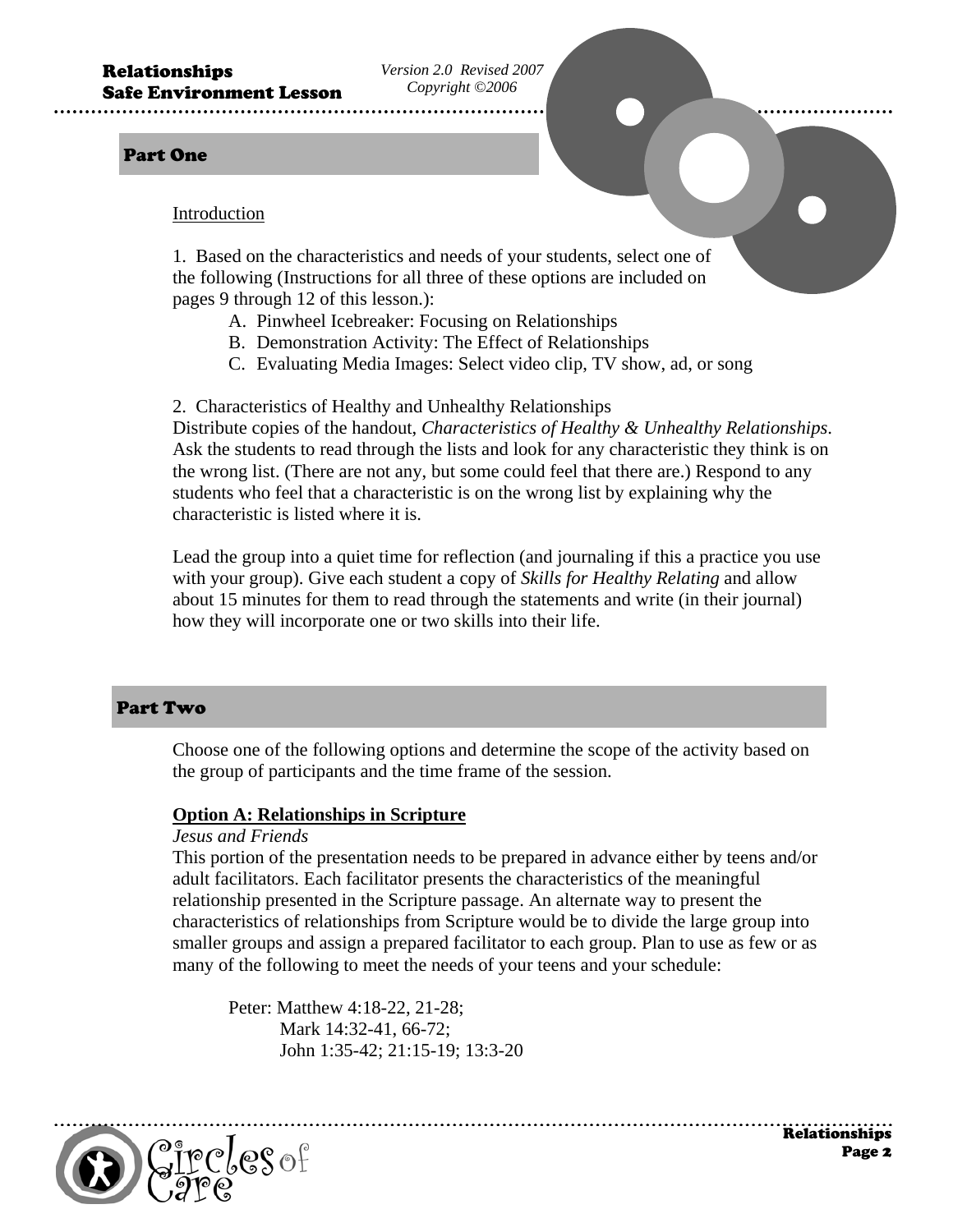*Version 2.0 Revised 2007 Copyright ©2006* 

Nicodemus: John 3:1-21; 7:45-52; 19:38-42 Zaccheus: Luke 19:1-9 Thomas: John 11:16; 14:1-14; 20:24-29 The Samaritan Woman: John 4:1-42 Matthew: Luke 5:27-32 Lazarus: John 11:1-44; 12:1-2 The Blind Man: Luke 18:35-43

Introduce this portion of the presentation by saying in these or in your own words, *The real meaning of relationships or friendship for us as Christians can be found in how Jesus related to people and the way he interacted with them. Let's take a look at a few of the people Jesus met during his life and ministry*.

## **If you choose to present the Scripture passages to the large group by a prepared facilitator**:

Explain that during this part of the session, qualities of meaningful relationships will be presented from a variety of Scripture passages. Have a flip chart or prepared poster boards ready to record the characteristics highlighted. (See the bulleted points below for specific focus areas.)

## **If you choose to do the Scripture passages in small groups**:

Explain that during the next 10 minutes each facilitator or small group will read the Scripture passage assigned to them and prepare a presentation on the characteristics of the meaningful relationships in the Scripture passage. They might use a flip chart, power point, very short skit (2 minutes), or some other creative presentation that highlights:

- What the Scripture story is about
- What qualities of meaningful relationships are present in the story
- What the Gospel character learned through his/her relationship with Jesus

After 10 minutes have gone by, invite the facilitators or group representative to make their presentation to the large group. Keep the presentations short and focused on the points you have outlined above.

Summarize what we can learn from Jesus in these or your own words: *We have noticed that Jesus loved each person he met. In fact, he loved them to the point of giving up his life for their sake. This example of Jesus shows us how we are called give of ourselves in our personal relationships: to treat others with respect and equality, to communicate honestly in all our dealings, and to work for justice and peace for all.* 

## **Saint Paul**

Follow the format used above with the Scripture passages about Jesus and Friends or use an alternate format for variety of presentation; i.e., presentation by prepared teen or adult facilitator or by small groups. Have a flip chart ready to record the meaningful qualities from Saint Paul.

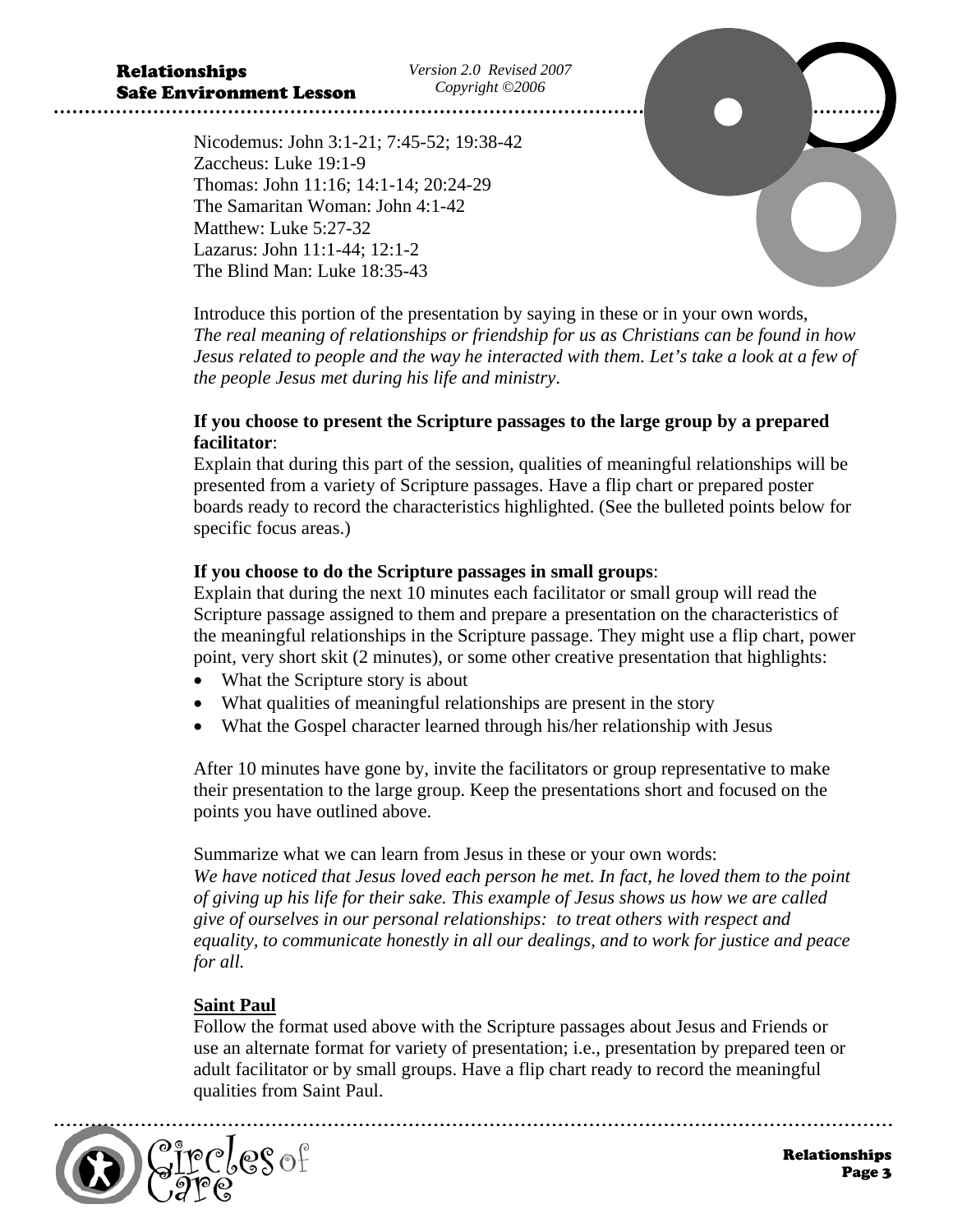*Version 2.0 Revised 2007 Copyright ©2006* 

Introduce this portion on Saint Paul in these or your own words: *Throughout his letters to the early Christians, Saint Paul gives us a portrait of meaningful relationships. He writes to the earliest Christian churches instructing them on how to live together in peace and harmony. Let's look at some of his recommendations and consider how they might apply to us today.* 

- Ephesians 4: 1-2, 23-32
- Romans 12:3, 9-12
- Philippians 2:3-4
- Galatians 5: 22-26; 6:2
- Colossians  $3: 12-15$

Have a brief discussion on how the qualities highlighted in these passages apply to their daily lives.

Summarize what we can learn from Saint Paul in these or your own words: *Looking at the qualities that Saint Paul urges the early Christian churches to practice: compassion, kindness, humility, gentleness, patience, tolerance, forgiveness, love, we can see that these qualities lie at the heart of all Christian relationships. They are the hallmark qualities and what marks us as disciples of Jesus Christ.*  (Conclude the lesson with Part 3—Closing Prayer, page 8.)

## **Option B: Learning Stations**

Set up four areas as Learning Stations for these topics: Self-Esteem, Friends, Dating, and Parents/Family. If the group is small, plan to move from station to station as a whole. If the group is large, divide the group into four small groups. If the group needs significant time for these topics, plan to address just one or two and leave the others for another time.

## 1. Self-Esteem

This station provides exercises on giftedness, barriers to self-esteem, and self-love. The exercises are reflective in nature and allow for individual and original expression. Each exercise can be followed by sharing and discussion with the guidance of a prepared adult facilitator. Again, if the group's needs require more time, choose one or two rather than all of the topics.

## 2. Friends

Scripture is the basis for this station. The passages are the same as those listed in Part One—Option A, and focus on the characteristics of Jesus' friendships and on Saint Paul's qualities of relationships. The other two exercises*, Qualities of Meaningful Relationships (handout)* and Charting Personal Relationships (exercise), involve activity and discussion.

## **Instructions for Charting Personal Relationships**

1. Give each young person a 4 foot long strip of adding machine tape and a pen or a pencil. Direct them to unroll the tape and draw a line approximately 20 inches long down the left side of the tape, beginning about 5 inches from the top. Then have them

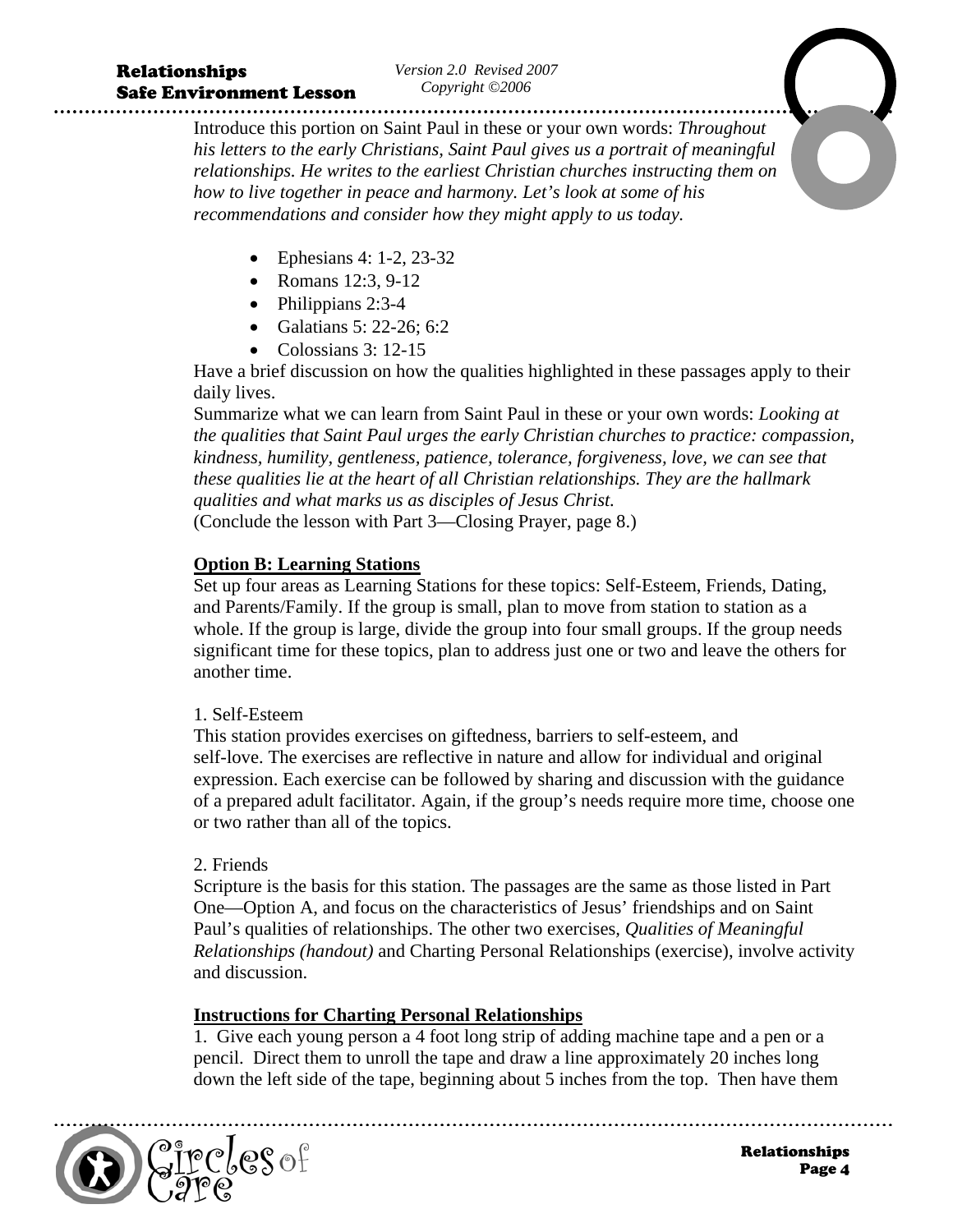write "Grades K-5" at the top of the line, "Grades 7-9" about one third down the line, and "grades 10-present" about two thirds down the line. (Adjust according to the grade level of your group.) Have them draw a horizontal line across the tape a few inches below the end of the timeline.

- 2. Instruct them to create a personal relationship history according to the following directions. As you give the directions, it will be helpful to refer to a sample timeline that you have prepared before the lesson.
	- First, write your name and the heading "Relationship Timeline" across the top of your tape. Below this title write the words "friends," "family," and "other significant people." These terms will serve as a reminder of the timeline categories.
	- Second, in the blank spaces for each of the three age periods, write the names of your friends, family and other people who were significant in your life at that time. For example, in the section labeled "Grades K-5" you might name your grade school friends, parents, siblings, grandparents, teachers, etc. Leave some space after each name.
	- Third, beside the name of each friend write some things you did with that person, how the relationship began, what you two talked about, and how or why the relationships ended, if it has.
- 3. Now that they have created the outline for their timeline, give them directions for filling in some of the relationship details. Distribute colored pencils or pens and give the following instructions:
	- Put a small x by any relationship in which you experienced disappointment, hurt, conflict, or betrayal.
	- Put a small star by the relationships in which you experienced joy.
	- Put a checkmark by the relationships that have changed significantly. Write a few words about how they have changed.
	- Circle any relationship in which you were your best self. Jot down a few thoughts about why you think this is true.
	- Underline any relationship that challenged you to move beyond who you thought you could be. Indicate how you were challenged by that person.

As you read each instruction, allow time for the group to think and write. When all have finished, invite participants to share one or two things from their timeline, as time permits.

Summarize the points made: *The information recorded on the chart gives a quick glimpse of your relationship history. It indicates beginnings and endings as well as good and difficult relationships. It is likely that any relationship will have hurt and disappointment and by learning how to handle these feelings, we can avoid becoming bitter or resentful. Our healthiest relationships call us to be our best selves. Those that challenge us, though uncomfortable at times, help us learn about ourselves and make positive changes. All relationships are opportunities for growth and can help us acquire skills for future healthy relationships*.

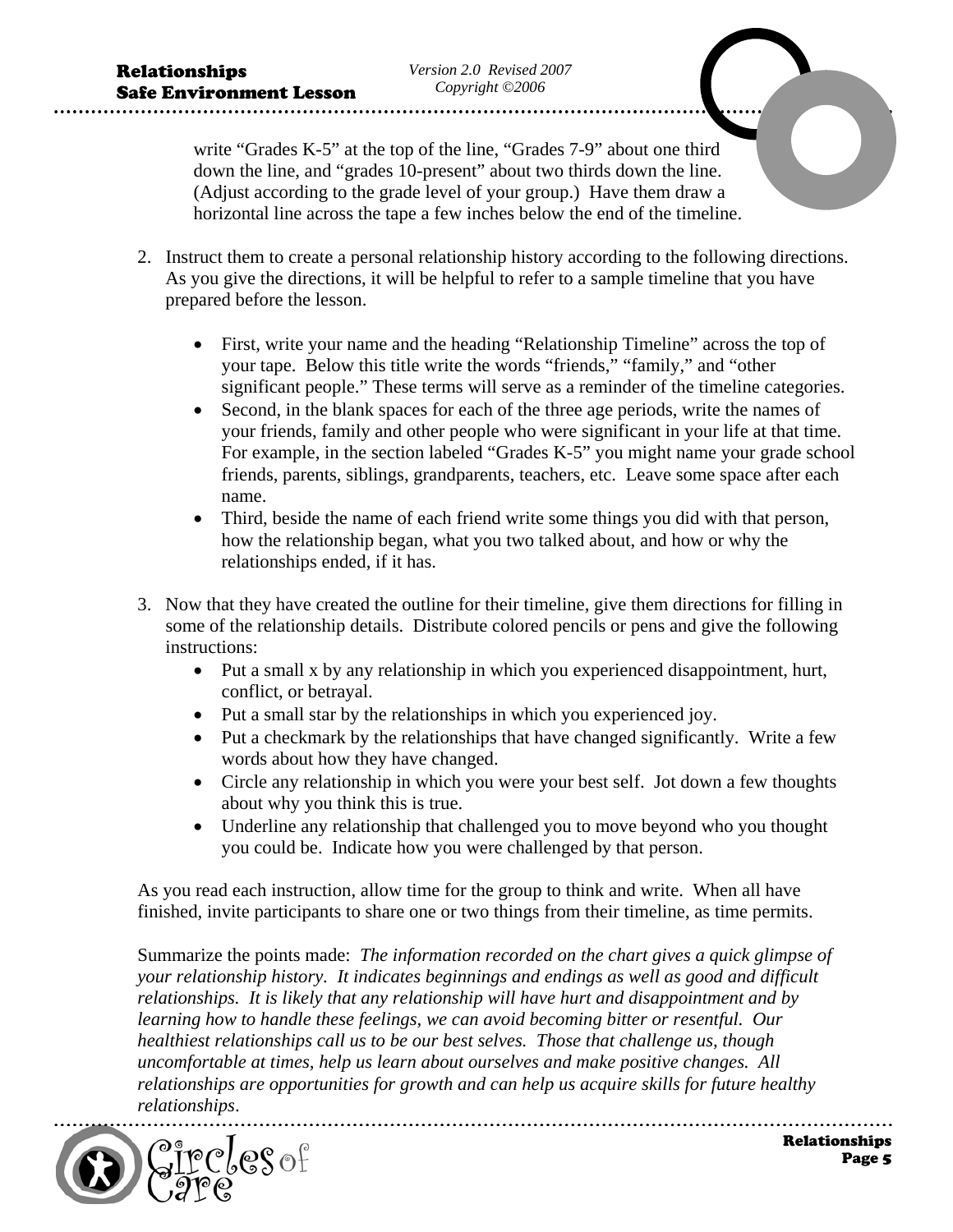#### 3. Dating

A type of "Dating Game" is part of this station. There are two handouts included which give some questions for young men and young women to ask each other. Consider setting up the station to accommodate the bachelors and bachelorettes. There are also handouts on *Male-Female Relationships* and *Pressure*. These involve personal response and sharing with the other students.

#### 4. Parents/Family

- *Animal Friends* is one of the resources at this station. Distribute one or more descriptions from this handout to each participant. Use them all. Have each person read the description aloud without revealing the animal and have the group guess which animal is being described. As each one is revealed, write the animal name on newsprint or on the board.
- Tell the group that we can think of these animal characteristics as describing ways human beings relate. Ask the group to write the names of their family members on a blank piece of paper and to write beside each name the animal(s) that most closely resembles that person's style of relating. They can use the animals already named or they may think of new ones. Tell them their information will remain private.
- Have them write their own names and an animal(s) that resembles their style of relating. Do they see any similarities with their parents or other family members? Ask if anyone wants to share anything they have learned from this exercise.
- Finish this step by making some points:
	- ◊ Family members know one another better than anyone else. They see each other at their best and their worst. It's easy to take family for granted or to take things out on them even though they may not be the cause of our frustrations.
	- ◊ People often exhibit the same styles of relating as one or both parents or other family members. This happens even if there are characteristics that we don't want to have. But, we live what we learn so we have to make conscious choices to change if that's we believe we must do.
	- ◊ The joys and difficulties we experience in family settings will most likely occur in other relationships. Often we think that when we leave home, everything will be different—no more arguing, conflicts, etc. This isn't true. We will relate, whether positively or negatively, the same with close friends as we did with family members.
	- ◊ People don't choose their family of origin, but we can choose to change how we have learned to relate...It may be difficult, but not impossible, to learn to relate in new ways. Good, positive relationships enrich our lives, and though they require hard work, they are certainly worth the effort.
- The other three resources for this station are: *Improving your Relationship with Parents, Parent-Teen Relations, and 10 Ways to Build Better Relationships with Parents*.

(Conclude the lesson with Part 3—Closing Prayer, page 8.)

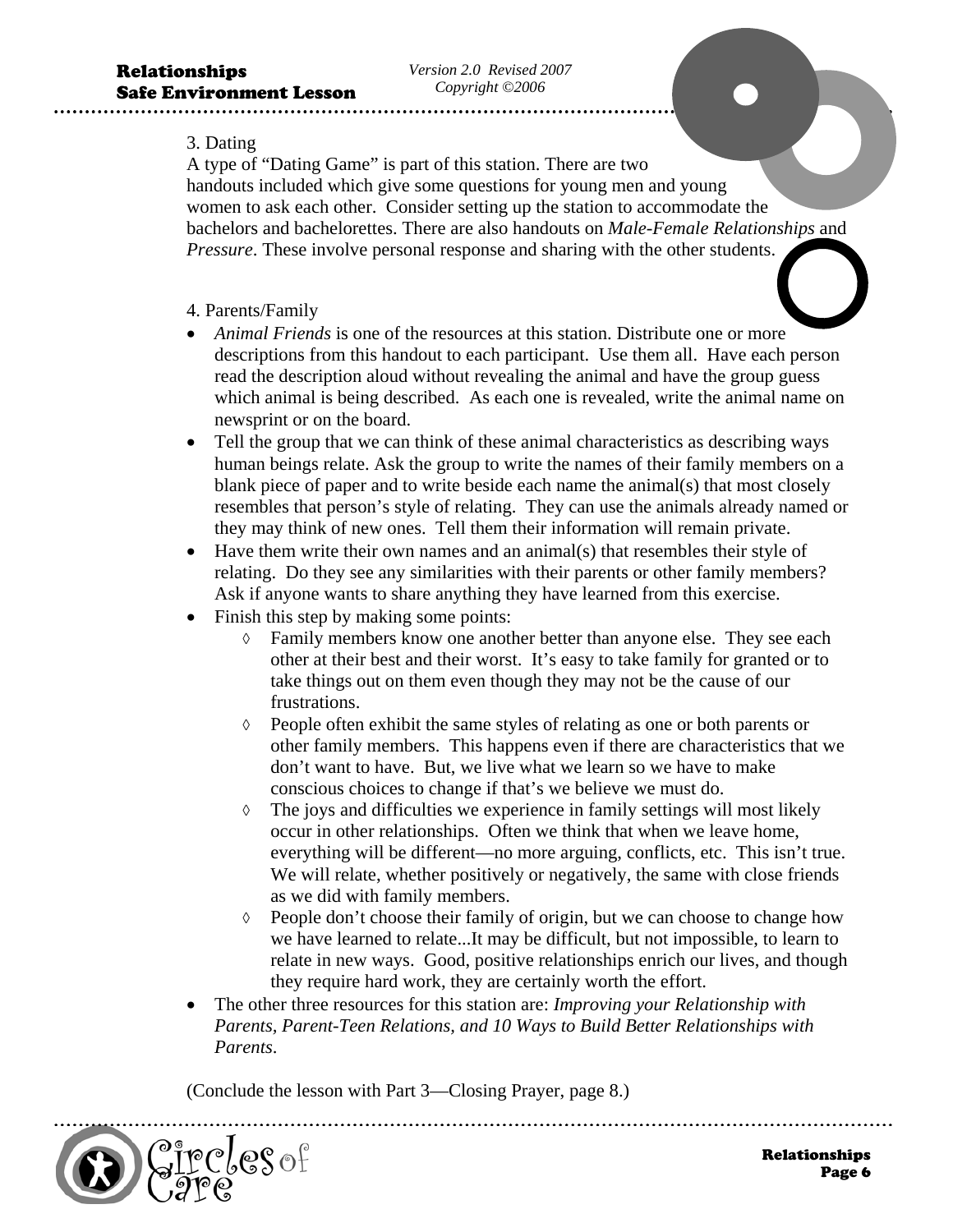## **Option C: Relationships / Forgiveness / Reconciliation**

**1.** A lesson on relationships needs to include a consideration of not only the characteristics of meaningful relationships but also the reality that every relationship requires ongoing effort. We are good yet limited people and our limitations are as much a part of who we are as our strengths are. In this section we will address the cycle of relationships, forgiveness and reconciliation.

2. Using the list of characteristics of meaningful relationships from Part One, involve the students in a reflective sharing or journal session on which of these qualities are part of their relationship with Jesus and which are weak in their relationship with him. Invite them to add qualities that are not part of the list but are significant to their relationship at this time.

Ask for some feedback in the large group. Listen for and list the qualities that are particularly important to this group of teens. When the list includes enough qualities for you to work with, lead the group into a consideration of how their relationship with Jesus began and how it has grown throughout their life. Remind them that each of us is invited by God to develop and live in relationship with him. We are invited to be friends of Jesus and to live as God's children. One way for each of us to strengthen our relationship with God and with others is to celebrate the Sacrament of Penance.

Share a Scripture passage that would highlight an important dimension of who Jesus is and/or what friendship with him involves. For example:

- John 15:10-17 ("Love one another...I call you friends...")
- Mark 8:27-29, 31 ("Who do you say that  $\text{I am?}$ "...)
- Mark 10:35-45 ("Grant that we may sit one at your right...")
- Matthew 7:7-8 ("Ask and it will be given to you..."

3. After a brief discussion on the passage, introduce *The Relationship Cycle*. It may be best to have a large version on newsprint as well as handouts for the students. You will need to be willing to share a relationship that you are part of to go through the cycle. Keep your sharing to pertinent information so that it is not too personal. Use the same relationship throughout your presentation of the cycle. Invite the students to identify a past and current relationship that they can reflect on as you move through the cycle with them. It does not have to be a boy-girl relationship.

4. Address the need for forgiveness and reconciliation within relationships. The students' experience of the cycle of relationships will highlight this in varying degrees. Look over the handouts related to problems in relationships (*Relationship Challenges, Step By Step, Got Problems?, Tips for the Troubled*) and ways to deal with them. Select one or more appropriate for the group. If you choose a handout that asks the students to respond to questions, invite them to do so and specify a time for them to complete it. If you choose the handout *Tips for the Troubled*, ask the students to read them quietly. Once they are finished reading, invite comments or highlight a few of the items from the list and engage in a brief dialogue.

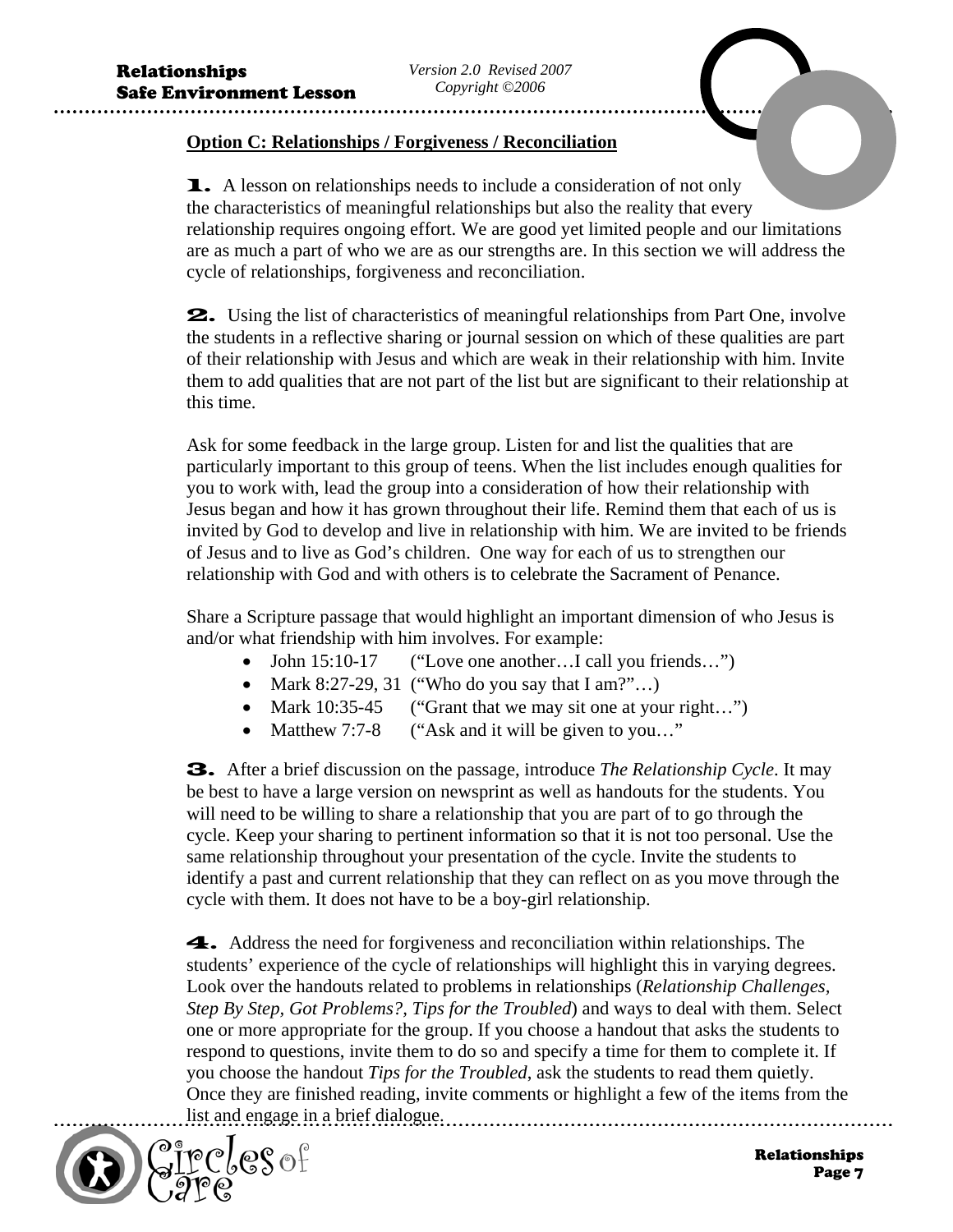#### Part Three

Closing Prayer (Use this or choose from some of the options listed at the end of these lessons)

#### **Prayer for Lighting Two Candles**

Our God is a faithful God, loving us no matter what and always with us. As the source of all life God guides us and walks with us.

Aware of God's loving, faithful presence, we light a candle to the past. *(Pause for the lighting of the candle.)* 

We pray in gratitude for all our family members and friends who have gone before us, held fast to their faith, and walked with us in relationship. May their example guide us, especially in times of trouble and hardship.

And we light a second candle to the future. *(Pause for the lighting of the candle.)* 

We pray in hope that the love and care we have known from others will be strengthened within us and help us to be and live as true friends of Jesus. May the active, loving presence of God be clearly visible in all that we do and be a strong foundation for God's Kingdom.

And between the past and the future is the now, the present moment where God lives within and among us in relationship. Let us open our minds, our ears and our hearts to the timeless, active, living Word of God.

**Reading** John 15: 10-17

#### **Reflection**

Invite the group into a few minutes of quiet reflection on what it means to them when they hear Jesus say that he calls them "friend".

Depending on the group and its size:

- Invite the teens to share their reflection with one other person in the group
- Have the teens write a word or phrase that sums up their reflection on a small piece of paper. Collect the papers in a basket and place them on the table with the two candles.
- Have the teens write a word or phrase that sums up their reflection on a small piece of paper. Collect the papers in a basket and have two teens read some or all of the words/ phrases as a litany of thanks for Jesus' choosing and calling them him his friends.

## **Community Response**

Invite the group as friends of Jesus to pray in the words that he taught us, "Our Father…"

Invite the teens to share a Sign of Peace

**Closing Song** 

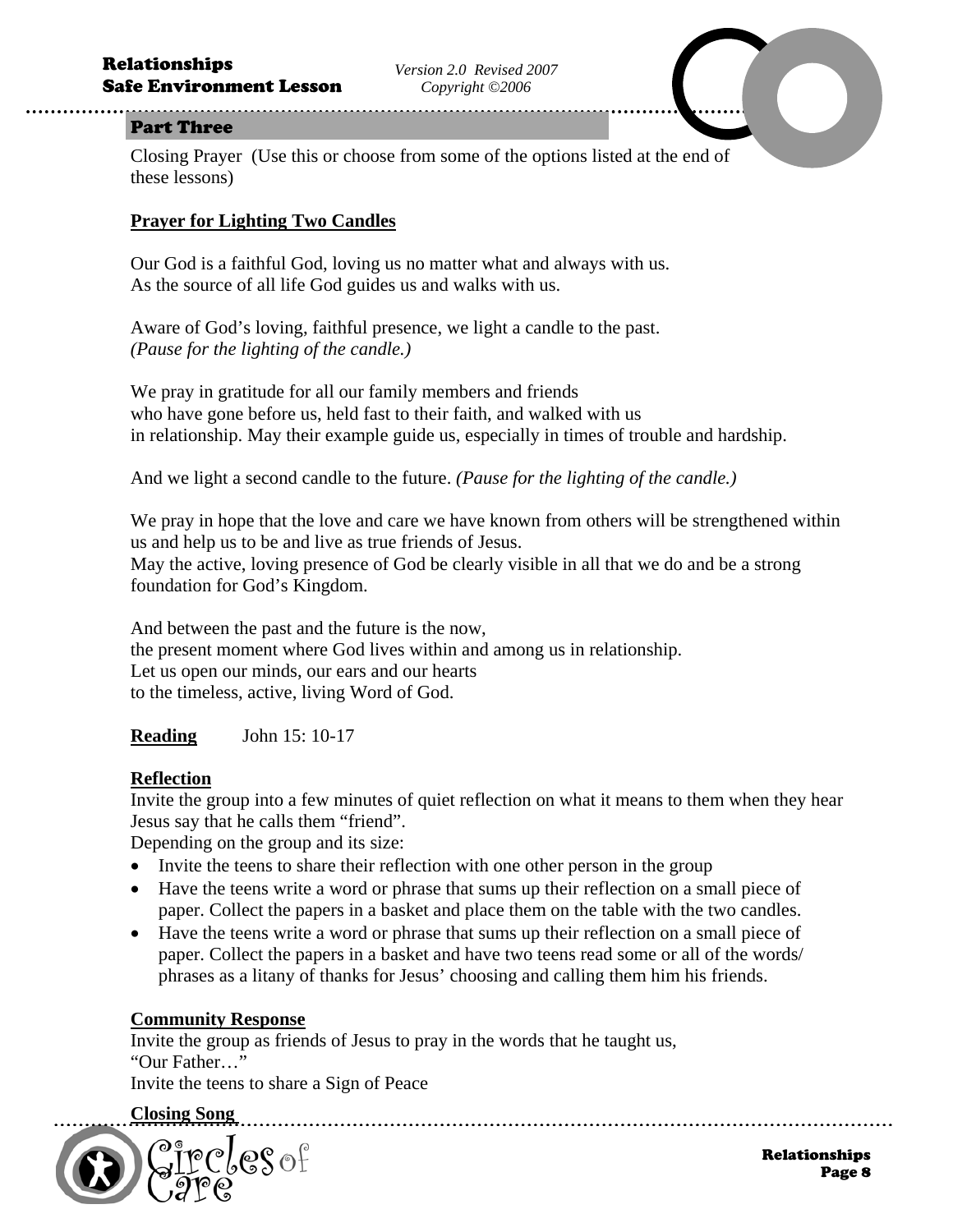## **Instructions for three options suggested in Part One.**

## *Option A: Pinwheel Icebreaker: Focusing on Relationships*

- 1. Ask participants to select a partner, and include yourself in this process. If you have an odd number of teens, pair up with one of them; if you have an even number, form a trio.
- 2. Direct the pairs to form two circles, with one circle inside the other and one partner in each circle. If you are part of a trio, join the partner in the outer circle, and when the game begins, move with that person as he or she is directed to move. The people in the inner circle should face their partner in the outer circle. It is easiest to do this standing, but you can use chairs if you wish.

3. Announce that you will read some comparison statements that the participants are to discuss with their partner. After about 60 seconds of discussion, ask the people in the outer circle to move one person to the right and read another comparison statement for them to discuss with their new partner. Repeat this process, with a new statement for each round, until time is up. Use the following statements or create your own:

- In your relationship with your best friend, are you more like a pogo stick or in-line skates? Why?
- In your relationship with your parents, are you more like a volcano or a babbling brook? Why?
- In your relationship with your siblings, or the relative closest to your own age, are you more like a world championship boxing match or the Olympic ice-skating finales? Why?
- In your relationship with the teacher you like the least, are you more like a pit bull or a Dalmatian? Why?
- In your relationship to your school, in general are you more like a cheerleader or a political analyst? Why?
- In your relationship with your boss, are you more like a vulture or a hummingbird? Why?
- In your relationship with your peers, are you more like a butterfly or an ant? Why?
- In your relationship with your neighbors, are you more like a squirrel or a groundhog? Why?
- In your relationship with God, are you more like a puppet or a musician in an orchestra? Why?
- In your relationship with strangers, are you more life a rosebush or a field of daisies? Why?
- In your relationship with people you date (or would like to date), are you more like a teddy bear or a grizzly bear? Why?

4. In your own words, explain to the teens that the analogies can help them understand how they relate to people. Did their responses indicate an open or closed pattern in their relating? a pattern? Just as this exercise explored a wide variety of relationships, the rest of the course will do the same. Invite the teens to discuss with their last partner any patterns they may have noticed in their answers.

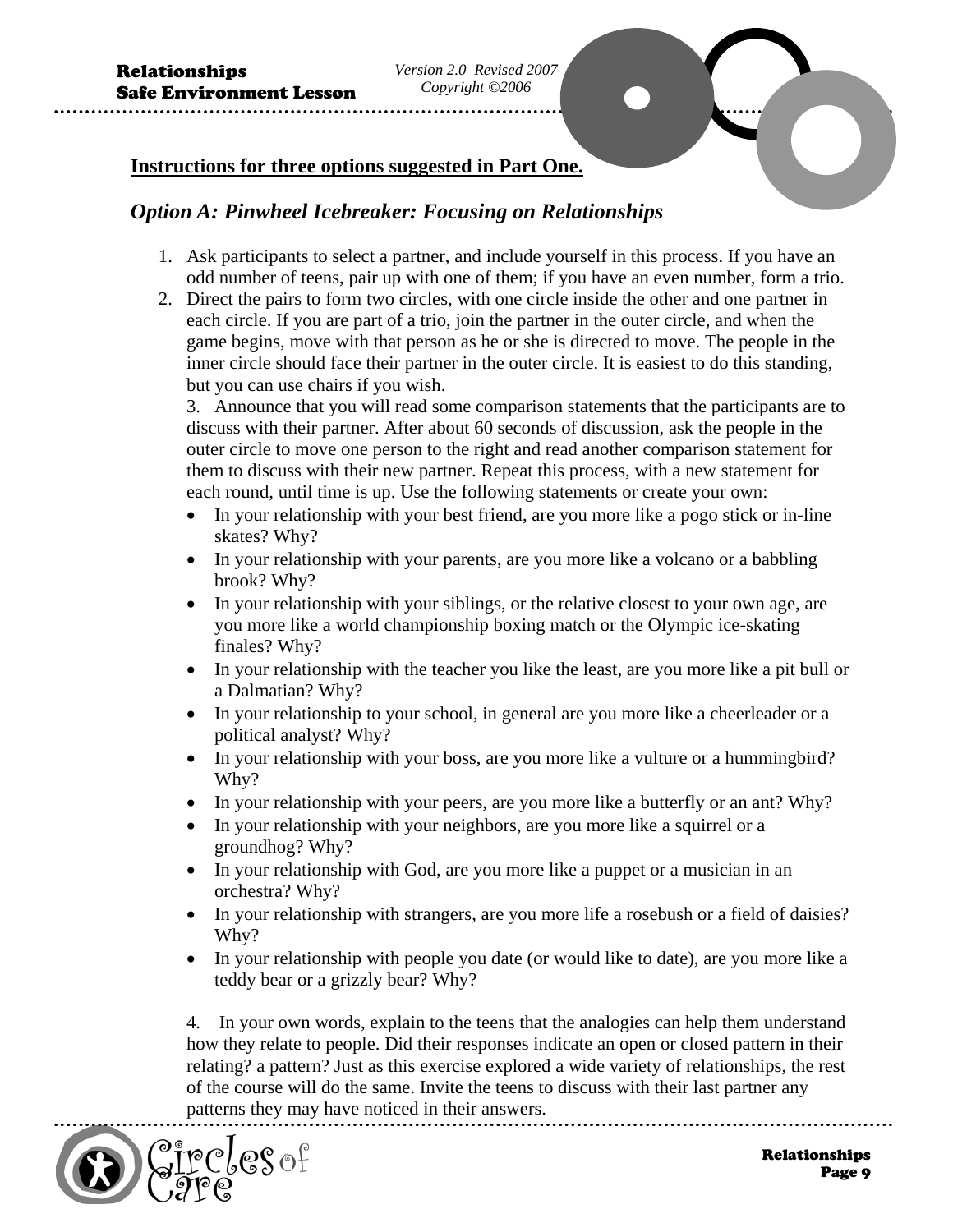## *Option B: Demonstration Activity: The Effects of Relationships*



*NB: Because this activity uses rubber bands and push pins, it is important that you evaluate the maturity of the group of teens and that you weigh that reality against the possible misuse of the rubber bands and push pins. Be sure that you prepare a relationship model prior to the lesson. It will serve as a very effective demonstration tool to introduce and summarize the lesson. Otherwise, choose Option A or C to introduce this lesson.* 

*Before the session:* Assemble a relationship connections model to use in the demonstration. You will need the following materials: An 18 x 18 inch piece of cardboard or a cardboard box 16-20 large paper clips 8-10 rubber bands of different sizes 8-10 push pins A large washer, at least one inch in diameter

Attach a paper clip to each end of each rubber band to the washer, using the paper clips. Then attach the other end of the rubber bands to the piece of cardboard or the cardboard box by sticking pushpins through the paper clips into the cardboard. The result should resemble a hub with spokes. The washer should be in the center. Because each rubber band is a different size, the resulting shape will not be a perfect circle. You may find that this works most easily if you initially attach the washer to the center of the cardboard with a push pin and remove the pin once the rubber bands are secured. This will leave the washer freely suspended by the rubber bands.

Also, pin a couple of rubber bands with paper clips to the cardboard that are not attached to the washer. Finally, tie two rubber bands to each other so that it would be difficult to separate them. *(See illustration at end of handout section)*

*If you are having the teens participate in creating a relationship model begin here:* 

1. Gather the group members in your meeting area and divide them into teams of three. Give each team a set of materials like you used in making your sample model. Tell them each team is to use these materials to create a model that represents the relationships that a person with healthy, well-balanced relationships has with other people. The model should also illustrate what happens when those relationships become unbalanced or unhealthy. You can give them the following clues: the washer represents the person, the rubber bands represent the person's relationships, and all the pieces should be attached to the cardboard. Each team must be able to explain its model to the whole group. Give them 10 minutes to spread out and work.

2. After 10 minutes call the teams back and have each team explain its model to the whole group. Applaud each team's work.

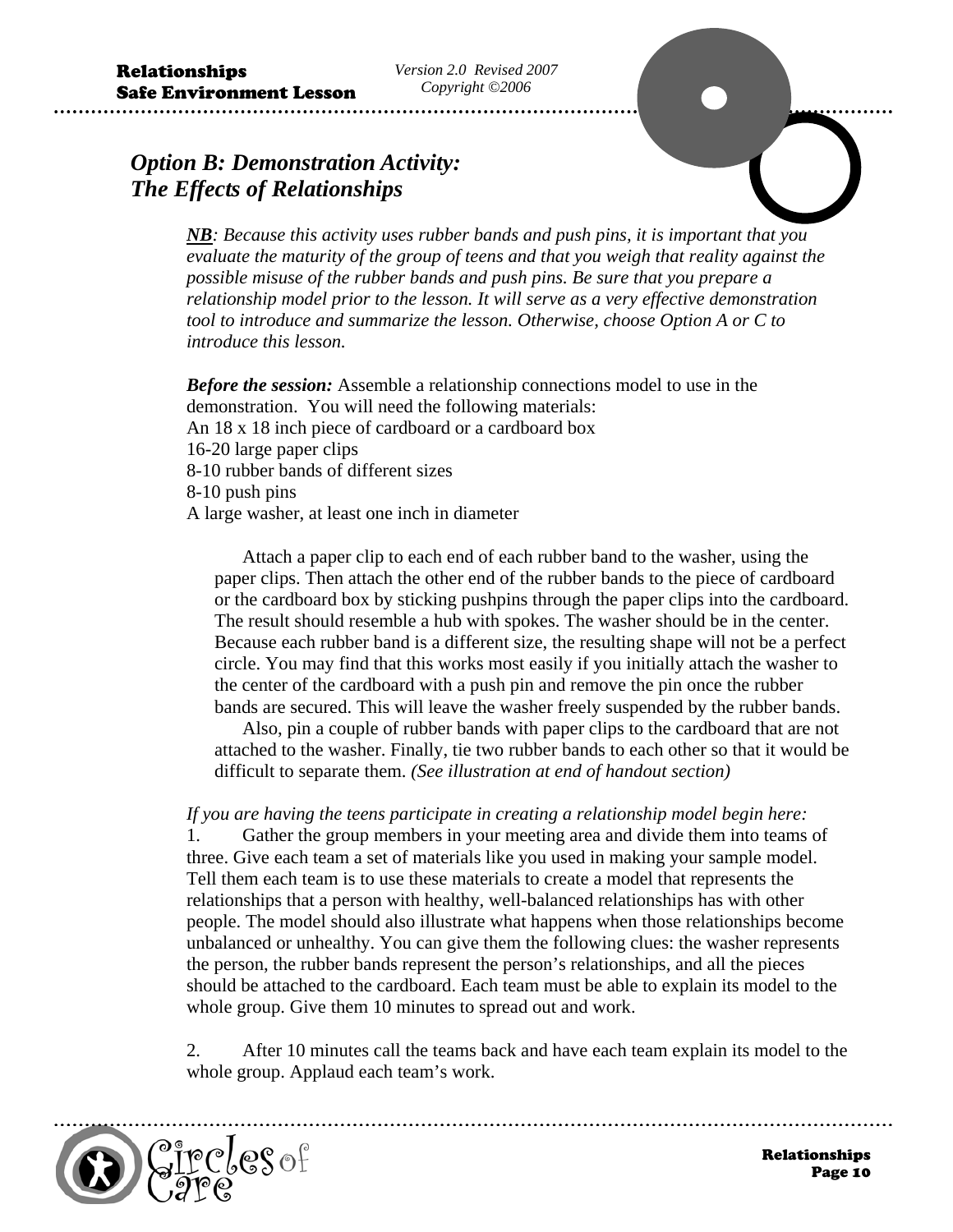*If you are using a demonstration model that you prepared, begin here by showing the group the model you created.* 

## **Using the model you created or the ones created by the students, make the following points about healthy and unhealthy relationships.**

- The models represent that people are connected to each other through personal relationships. We know that human beings are social creatures; we cannot survive or grow in healthy ways independent of other people.
- The different rubber bands represent that we are involved in many different kinds of relationships. Some are strong and influential like relationships between best friends and family members. These relationships are represented by the strong heavy rubber bands. Other relationships are relatively weak and fragile, and the model represents these with the thinner rubber bands.

We are all part of a web of relationships. We have relationships with family members, classmates, and people at our workplaces. Such groups can exert great influence in one another's lives. What affects the life of one of our friends can also affect our relationship with him or her. (To demonstrate this, pull on one rubber band in your model and ask all the groups to notice how all the others are affected. This movement is even more dramatic if you pull on one of the thicker rubber bands.)

- When people are excited or joyful, the people connected to them also feel that excitement or joy. On the other hand, if people are in an argument with their friends, the argument can put a strain on every other relationship they have. If one of their relationships becomes stronger, or if one of their weak connections grows into a strong connection, it can strengthen the entire network of relationships.
- If one of our relationships becomes overpowering and dominates our life, it can waken all the other relationships. (Demonstrate by pulling on a rubber band in your model, snapping it several times.) Notice what happens to all the other relationships – they become strained. When one person in a relationship pulls the other in a direction that is unhealthy and manipulates or controls the relationship, the whole web of relationships is affected. For example, is a friend has an eating disorder and has sworn you to secrecy, you may be afraid to inform others of the problem because you are afraid the person won't be your friend anymore. Sometimes people fear abandonment and so stay connected to others even when they know doing so is an unhealthy situation.
- This kind of relationship is called codependency. Each person is dependent on the other in some way, and the relationship supports the unhealthy manipulation and control that one person has over another. In a codependent relationship, the person who allowed the other to dominate sometimes makes the codependency worse by allowing everything to look okay from the outside. These are very unhealthy relationships.

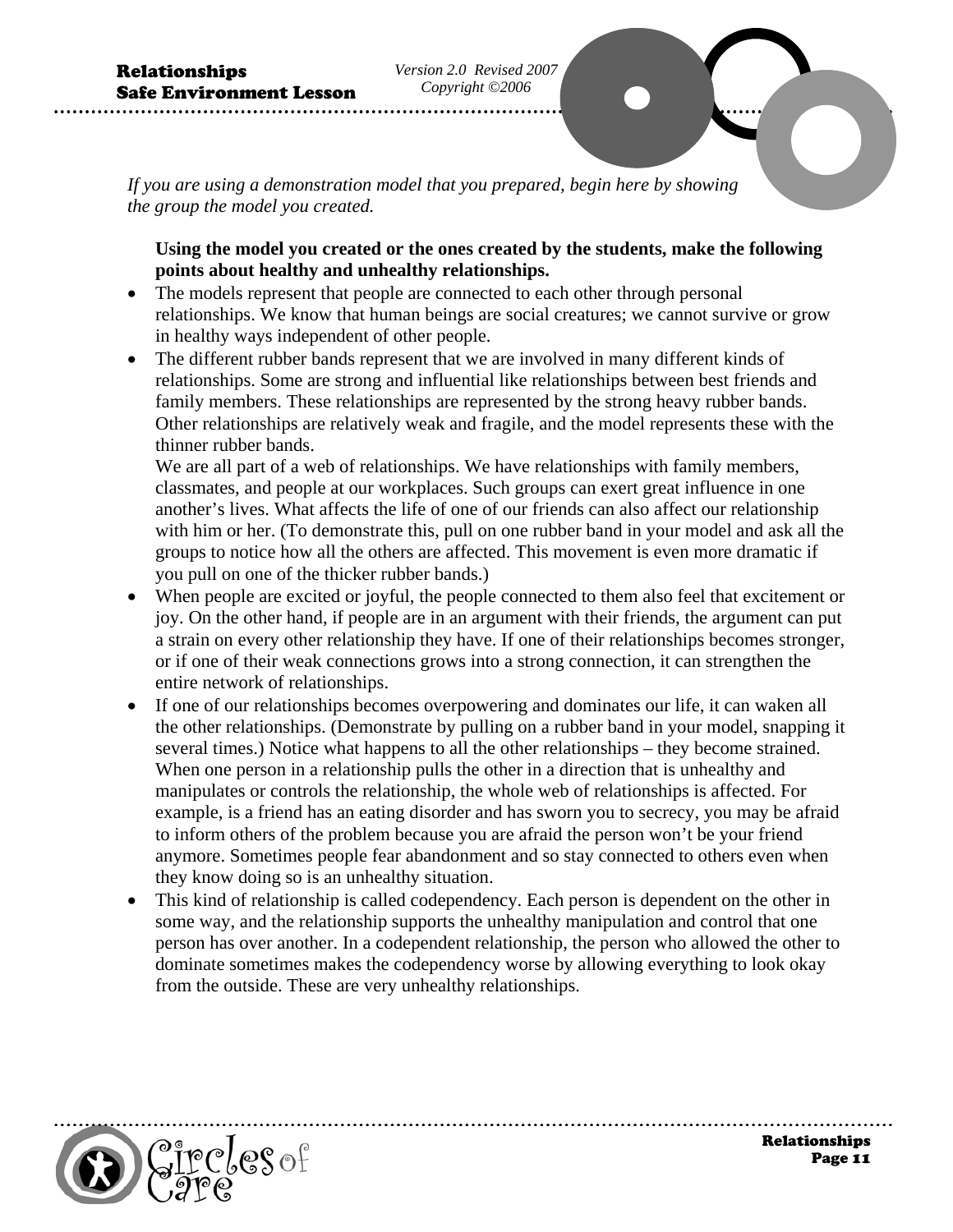*Version 2.0 Revised 2007 Copyright ©2006* 

• In the worst situations, one person controls another with violence or physical control. This kind of relationship has a victim and an abuser. Often the interconnectedness in an abusive relationship is so tight the only way that the abuse can be stopped is for the relationship to break or be severed. (Demonstrate by pulling one rubber band very tight. Then cut that rubber band with a scissors.) Consider what has happened to the abusive relationship and the other relationships. The person in the center was able to regain some balance in his or her other relationships. People can never fully understand themselves as persons or assume some control of their life without understanding how their important relationships influence them.

# *Option C: Relationships and the Media- Evaluating the Images*

*Before the session:* Select a movie clip, currently popular song, magazine, newspaper, or TV advertisement that presents or portrays an image or images of relationships. Review the media you have selected in relation to the questions on the prepared handout, *Relationships and the Media: Evaluating the Images*, included in the separate handout section at the end of this lesson.